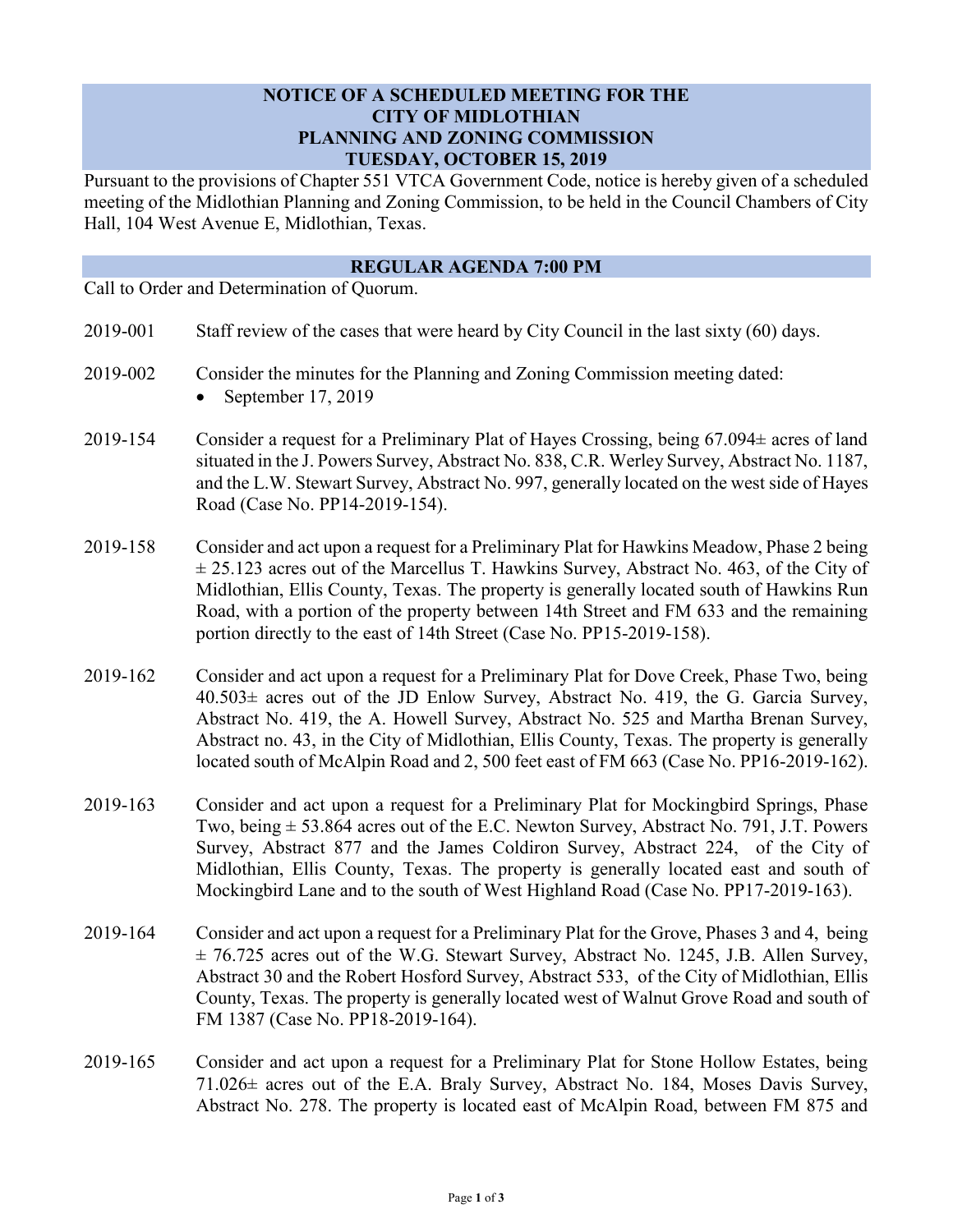Mission Court/Timber Rock Lane (approximately 2891 McAlpin Road) (Case No. PP19- 2019-165).

2019-170 Consider a request and act upon a Preliminary Plat of "C.R.S. HQ Addition at the Farmstead in Midlothian" being  $\pm$  19.94 acres of land, situated within the George F. Holman Survey, Abstract No. 460, and the H.F. Hinkley Survey, Abstract No. 459, City of Midlothian, Ellis County, generally located  $\pm 865$  feet north of Henderson Street, between US Hwy 67 and North 9th Street (Case No. PP20-2019-170).

## **PUBLIC HEARINGS**

- 2019-160 Conduct a public hearing and consider and act upon an ordinance for a Specific Use Permit (SUP) for a Water Well on  $123.248\pm$  acre tract of land out of the J.T. Loper Survey, Abstract No. 1366, Ellis County, Texas (commonly known as Azalea Hollow Subdivision) that is presently zoned Planned Development District No. 117 (PD-117) (Case No. SUP21- 2019-160).
- 2019-161 Conduct a public hearing and consider and act upon an ordinance amending the development standards of Planned Development District No. 117 (PD-117), relating to additional amenities and site plan as adopted by Ordinance No. 2018-78. The property is generally located approximately 445 feet north of Montgomery Road and on the west side of Joe Wilson Road (Case No. Z25-2019-161).
- 2019-168 Conduct a public hearing and consider and act upon an ordinance granting a Specific Use Permit (SUP) for a daycare relating to the use and development of Lot 1, Block A, Creekside Church of Christ Addition, (Commonly known as 5404 East U.S Highway 287) and presently zoned Agricultural (A) District (Case No. SUP18-2019-168).
- 2019-169 Conduct a public hearing and consider and act upon an ordinance for a Specific Use Permit (SUP) authorizing property currently zoned Light Industrial (LI) District to be used for a restaurant over 1,000 square feet. The property is located directly to the north of East Main Street, between Midlothian Parkway and George Hopper Road/Murray Street (Case No. SUP23-2019-169).
- 2019-172 Conduct a public hearing and consider and act upon an ordinance amending the City of Midlothian zoning ordinance and zoning map relating to Block 59, Original Town Midlothian Section 3, (commonly known as Kimmel Park) and presently zoned Residential Three District (R-3), by granting a Specific Use Permit (SUP) for a Commercial Communication Tower Type 2 (Case No. SUP24-2019-172).
- 2019-145 Conduct a public hearing and consider and act upon an ordinance changing the zoning of 15.224± acres out of the W. Hawkins Survey, Abstract No. 465, from Light Industrial (LI) District to Planned Development District No. 123 (PD-123) for Light Industrial (LI) uses. The property is generally located to the north of East Main Street, between Midlothian Parkway and George Hopper Road/ Murray Street being approximately 600 feet west of Midlothian Parkway (Z23-2019-145).